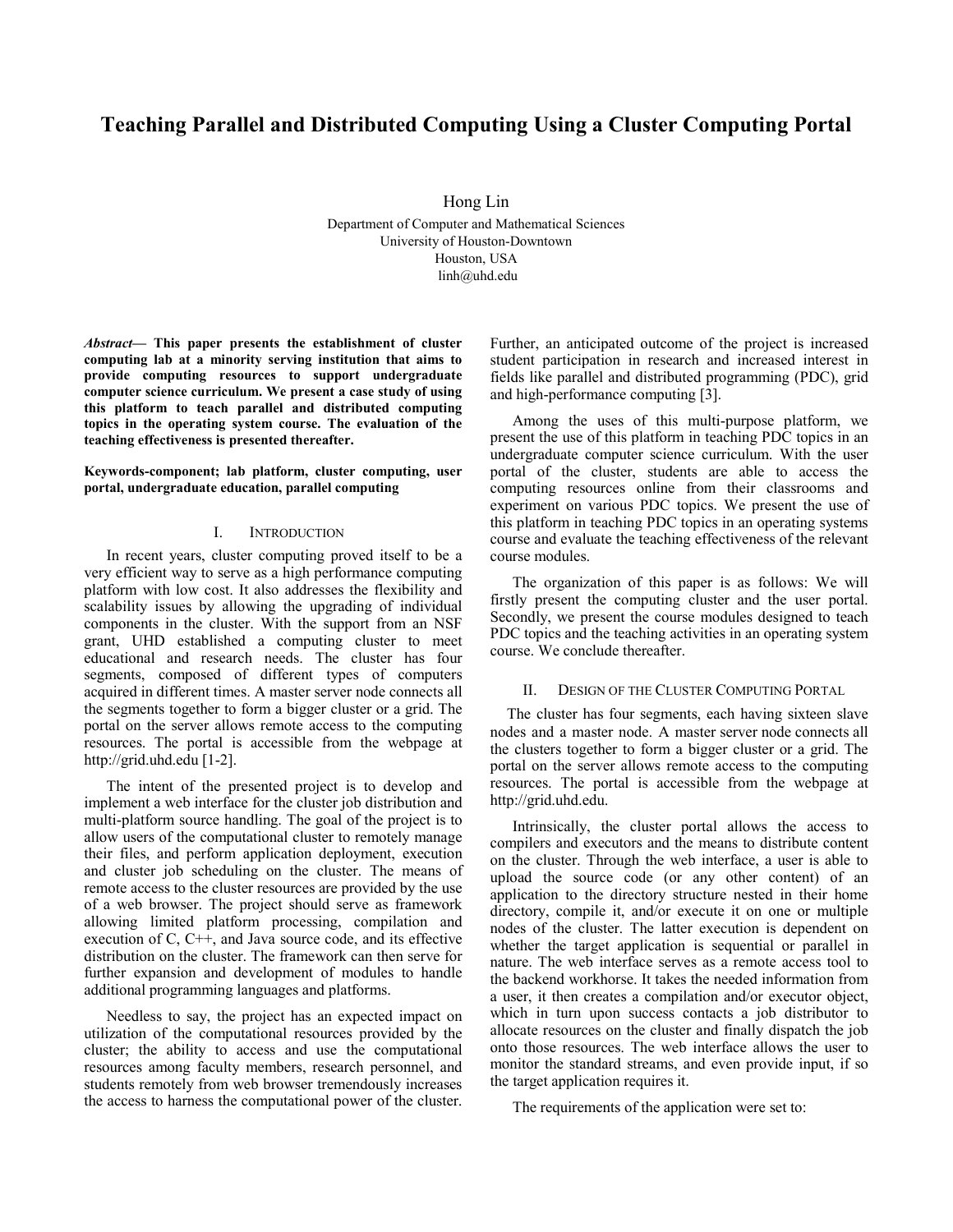- provide means of user distinction, through the method of user authentication
- provide intuitive navigation through the application
- provide facilities for file manipulation, like directory browsing, file uploading and downloading
- provide client access to the functionality delivered of the backend application, i.e. the compilation, and execution of user programs on the cluster.

In the following section, we present the use of this platform to support teaching PDC topics in an operating systems course.

## III. TEACHING PARALLEL COMPUTING TOPICS USING THE PLATFORM

We partnered with NSF/IEEE-TCPP Curriculum Initiative on Parallel and Distributed Computing in a project to incorporate PDC topics in undergraduate curriculum. The project involves national and international participants to enhance computer science curricula in their institutions by adopting advanced PDC topics in relevant courses. Since PDC now permeates most computing activities, "it is no longer sufficient for even basic programmers to acquire only the traditional, conventional sequential programming skills. The preceding trends point to the need for imparting a broadbased skill set in PDC technology at various levels in the educational fabric woven by Computer Science (CS) and Computer Engineering (CE) programs as well as related computational disciplines." Therefore, it is necessary for the stakeholder experts to work together and periodically provide guidance on restructuring standard curricula across various courses and modules related to PDC. "A primary benefit would be for CS/CE students and their instructors to receive periodic guidelines that identify aspects of PDC that are important to cover, and suggested specific core courses in which their coverage might find an appropriate context." [4]

We proposed the integration of the TCPP Core Curriculum into the Operating System course offered in Spring 2012 at the University of Houston-Downtown. The Operating System course (CS 4315) is a required undergraduate course. We believe the experience in teaching PDC topics in the operating system course will benefit teaching PDC topics in other courses.

The operating system course focuses on traditional systems utilizing a single processor and the issues that arise when multiple processes must share the processor, memory and I/O resources. The course focuses on three main operating system functions: device management, process management, and storage management (main memory and file system management). Programming assignments are carried out on UNIX. After the evaluation of the possibility for adopting PDC topics in this course, it was determined that it can cover some of the architecture and programming topics of the TCPP core, in addition to the PDC topics already covered by the current syllabus. The detailed integration plan is as follows.

## *A. Integration Plan*

The Computer Organization module covers pipeline, SIMD, and MIMD. Synchronization tools such as spin lock and test-and-set instructions were added. Deadlock problems were discussed. Some Message Passing topics such as topology, latency, and routing were introduced as well.

The Operating System Organization module covers multithreading. The Simultaneous Multi-Threading were studied and the differences between SMT and multicore addressed.

On the Memory Management module, Topics about Memory Hierarchy, including Cache, Consistency, Coherence and Impact on Software were added. In addition, UMA and NUMA systems were also studied.

Likewise, some of the Programming topics in TCPP curriculum were already covered by CS 4315. These include Shared memory and Task/thread spawning. Additional course modules were designed to cover Distributed memory, Hybrid, SPMD, and Data parallel topics. Since this is not a parallel computing course, the programming components were handled in the form of closed labs. Sample codes were provided to students to skip learning language constructs specific to parallel programming. This approach especially applies to topics in shared memory and message-passing programming.

Evaluation was done in three forms. Firstly, the difficulty to integrate the new topics into the existing course was examined. For example, what topics in the existing version of the course have to be upgraded to accommodate new topics. This part was the front-end evaluation. Because the current setting of the course concentrated more on concepts around traditional single processor system than practical issues arisen from modern multi-core systems, interweaving PDC topics into the existing uni-processor based topics must be done in a way that traditional topics are still covered and it proceeding of the course goes naturally into the multi-core topics.

Secondly, feedbacks were collected from the students at the beginning and the end of the semester. UHD is featured by small classes (normally around 15-20 students per class) and a strong interactive teaching mode. This allows the instructor to help students get onto the new materials by tutoring in closed labs. Student feedbacks were collected during the class about whether the topics were interesting, the depth of the topics, and the pace of the class.

Finally, TCPP topics became inherent part of the course content, closed labs, and exams. It was expected that student grades on the labs and exams would reflect the learning effectiveness with the new course settings.

#### *B. Design of the Course Modules*

In addition to existing course modules that are related to PDC topics, e.g., synchronization and deadlock, more materials were included in the course to cover the aforementioned topics. We tried to supplement all PDC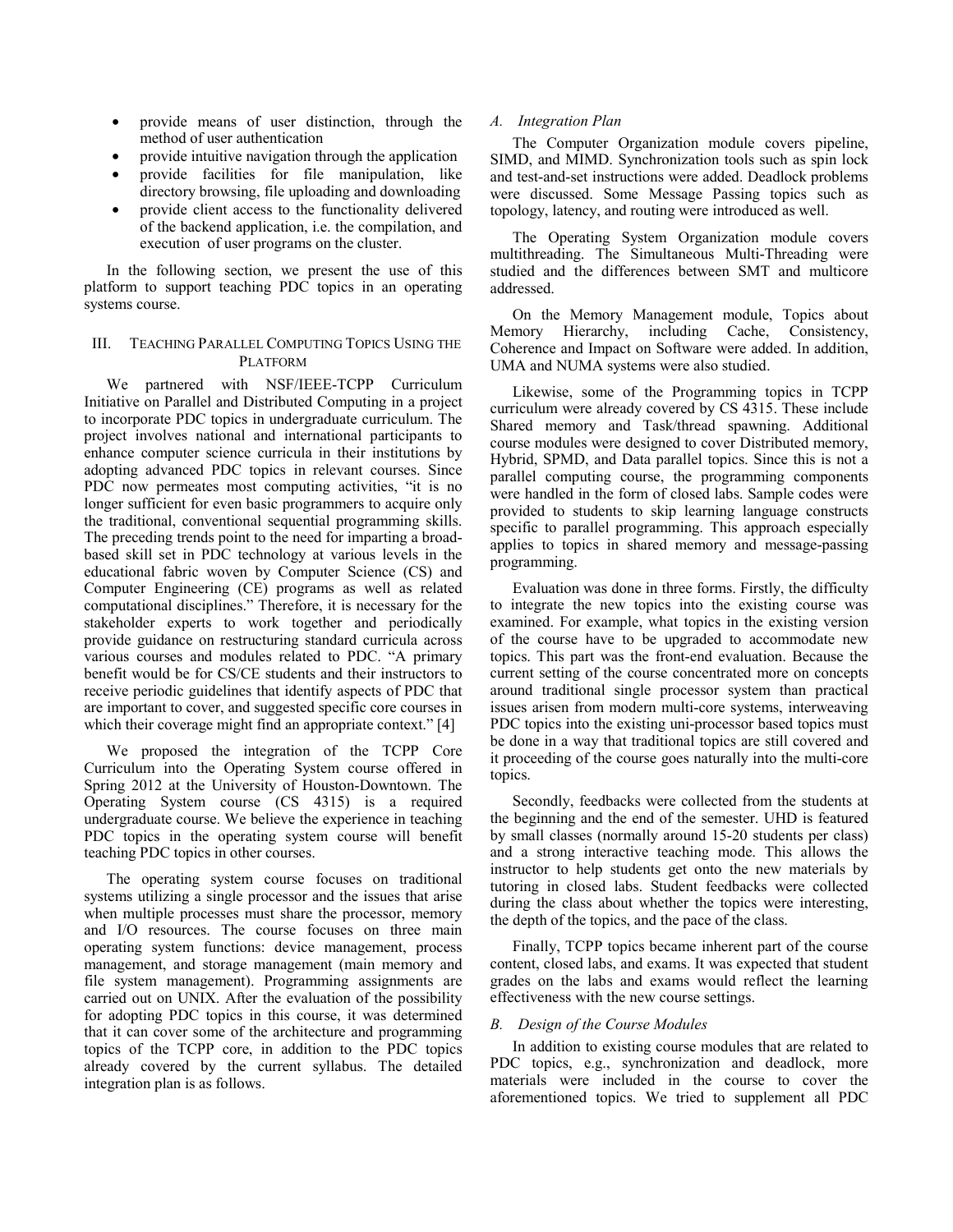topics with hands-on experiences. Closed labs were added to allow the students to experiment on the concepts. With the web portal of the cluster computing lab, students have the access to the Linux computer cluster with duo-core and quad-core machines and a GPU machine. This allows the experiments on a spectrum of PDC topics. The following is a list of the labs used.

1) Multicore Lab 1 Synchronization with Java – Using Java Synchronized method to ensure timely access to a counter shared by two threads.

Students need to find out why synchronization is necessary for two threads to ensure correct reading of the counter. A pre-written Java program was given to the students with the code for synchronization missing. Students experimented with the given erroneous program and checked the incorrect output of the program. Student were required to fix the problem and turn in a correct version of the program.

2) Multicore Lab 2 Spin Lock and Cache Coherence – Simulate cache invalidation and updating using TAS Lock.

This lab was designed to experiment on the use of the TAS lock mechanism to solve the cache coherence problem. A Java program with multiple threads was created to facilitate the experiment. A shared variable was used to simulate the main copy of the shared data in the main memory and each thread has a local copy of the shared variable, which represents the copy in the local cache. TAS lock methods were provided in a class package. Students need to use the TAS lock methods to correctly implement the cache invalidation and update operations.

3) Multicore Lab 3 UMA and NUMA Access – Using Pthread and MPI to simulate and evaluate the access times to local shared memory and the access times to remote memory.

Uniform Memory Access (UMA) and Non-Uniform Memory Access (NUMA) are two types of memory systems used in SIMD and MIMD machines. With a computer cluster that accommodates multi-core machines, both UMA and NUMA modes are used in the system: UMA mode is used among threads that run on multi-cores of the same processor, while NUMA mode is used when a process needs to read data located in a remote processor. This lab allows the students to measure the timing features of UMA and NUMA read/write operations and understanding the differences between UMA and NUMA.

4) Lab for Process and Thread Management (Chapter 6) – Using fork() routine and Pthread to create a multiprocess program and a multithreading program to solve a producer-consumer problem.

In this lab, students are asked to write a program that creates two threads, one reading a text file that contains

a series of none-zero numbers ended by a special number -1 and stores the numbers, including the ending -1, into an array, while the other thread write the numbers in the array to a newly created text file in the same directory. Synchronization must be imposed to make sure the thread that writes the numbers to the file comes back to read the array until -1 is encountered, if the writing is faster than the reading. In addition, students need to figure out how to tell the writing thread where is the last item that has been read into the array when the reading is still ongoing.

5) Lab for Basic Synchronization Methods (Chapter 8) – Using Pthread to implement a banking account program that allows concurrent deposit/withdraw activities.

This lab requires the students to create a program that allows asynchronous read and write operations. Students need to go through a certain number of steps to create a scenario in which asynchronous read and write operations lead to incorrect ending balance on the bank account, and then develop a solution to ensure orderly execution of read and write operations so that the ending balance is correct. The following are the steps.

- i. Write a program to simulate deposit/withdraw activities on a banking account: Initialize the beginning balance to 1 million, withdraw 600 thousands, and then deposit 500 thousands. Finally print out the ending balance. What is the output?
- ii. Write two functions, one for withdraw, the other for deposit. Declare the balance as a global variable. Both withdraw and deposit functions have one parameter, which represent the amount to withdraw or deposit. Then call the two functions from main().
- iii. Modify the withdraw and the deposit functions to make them deduct the balance and add to the balance one dollar at a time, respectively. Therefore, to withdraw 600 thousands, for example, the withdraw function has to execute a loop with 600 thousand iterations. The deposit function works in the same way, in the reverse direction.
- iv. Create two Posix threads in main(), which call the withdraw and the deposit function respectively. You can create these two threads in any order. However, before you create the second thread, use pthread join() to wait for the first thread to terminate. What is the ending balance?
- v. Move the calls to pthread\_join() function after the creation of both pthreads. Run the program several times. Do you see different result?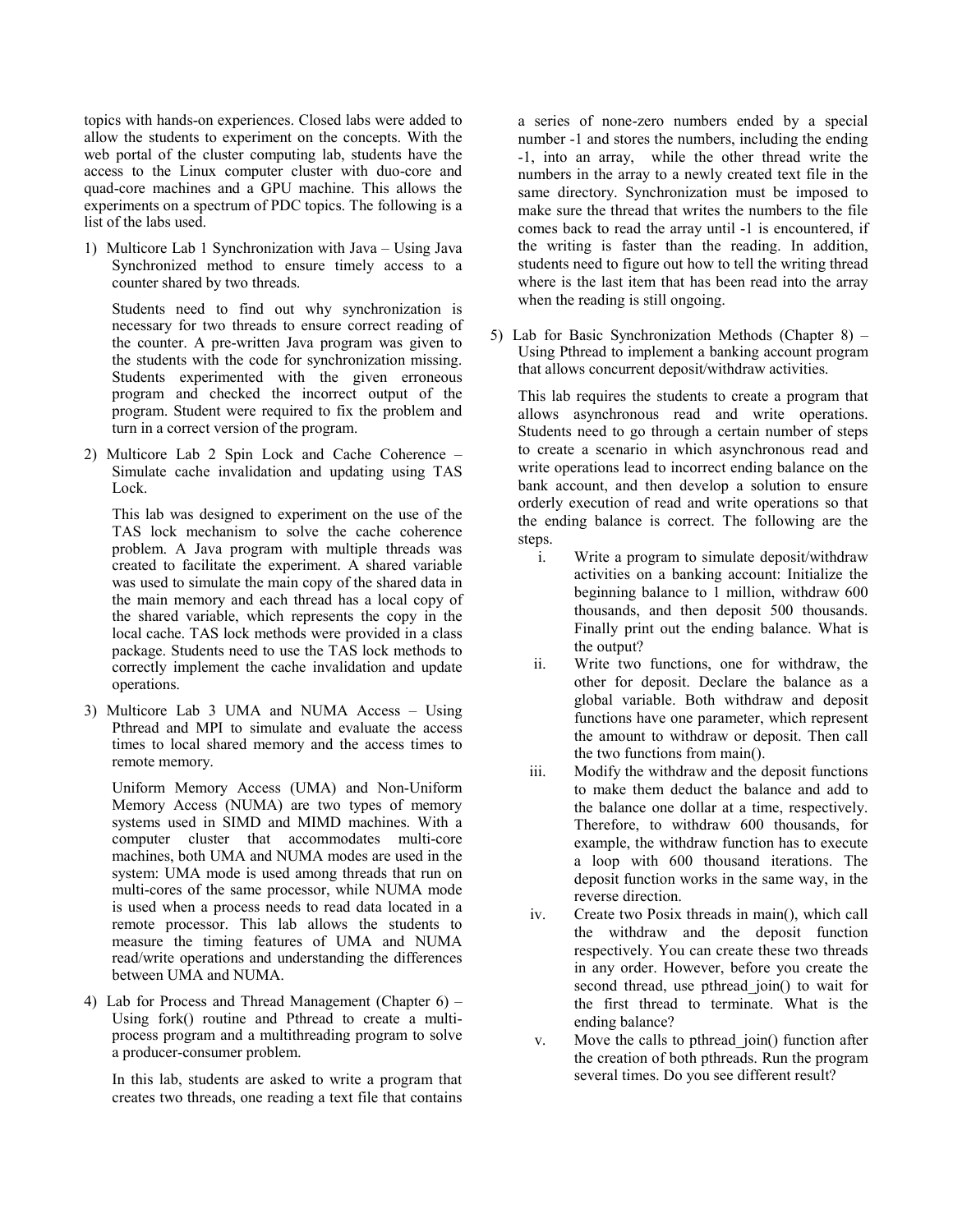- vi. Use pthread-mutex\_lock() and pthreadmutex\_unlock() functions to ensure mutual exclusion between the two pthreads. Is the ending balance correct now?
- 6) Lab for Deadlock (Chapter 10) Using Pthread to experiment the dining philosophers' problem and the solution.

This lab asks the students to implement a program for the dining philosophers' problem. The program should use five Pthreads to simulate five philosophers and declare an array of five semaphores to represent five forks. Two versions of the program are to be written to experiment on a method for deadlock avoidance.

Firstly, write the program without considering deadlock. The program should create five Pthreads that run the same procedure for a philosopher to try to acquire the two forks for eating in the same order. Repeatedly run the program to see that deadlock occurs when the philosophers run to a cyclic hold and wait situation. Deadlock situation can be observed by making each philosopher print a message at every event (viz., request, allocation, release). The message should show the philosopher number and the relevant fork number.

Then, write another program that makes Philosopher 4 request the forks in the other order so that the cyclic hold and wait condition is prevented. Observe that the deadlock will never occur.

7) Programming Assignment 3 Bounded Buffer Problem – Using Mutex Lock and Semaphore to solve a bounded buffer problem.

In this assignment, students are provided with a program of the producer-consumer problem using threads. It uses POSIX *mutex locks (or mutexes)* to support synchronization between the producer and consumer threads. The program attempts to solve the boundedbuffer problem for 1 producer and 1 consumer, but is not a correct solution. Students are required to read the program carefully, and provide a scenario in which it produces an incorrect answer, and then execute the program and verify the scenario provided. The students are then required to modify the program so that it solves the *bounded-buffer problem* using (a) mutex locks, (b) semaphores.

## *C. Learning Outcomes Assessment:*

The following analysis aims to compare students' performing in meeting the learning objectives of the PDC topics. Assessment was done in Spring 2012. The size of the class was 19. We analyze the programming assignments (labs and projects) and exams separately. The following table shows the passing rate of the programming assignments. The first three labs are add-ons labs for PDC topics and the others

are existing assignments that are related to PDC topics. There is no significant difference between these two sets of the assignments, except that the 3<sup>rd</sup> add-on lab (UMA and NUMA Access) has a lower passing rate. The reason might be due to its difficulty. It involves the use of both MPI and Pthread.

| <b>Multicore Hands-on Experience</b>      | Passing |
|-------------------------------------------|---------|
|                                           | rate*   |
| Multicore Lab 1 Synchronization with Java | 50%     |
| Multicore Lab 2 Spin Lock and Cache       | 67%     |
| Coherence                                 |         |
| Multicore Lab 3 UMA and NUMA Access       | 39%     |
| Lab for Process and Thread Management     | 44%     |
| Lab for Basic Synchronization Methods     | 61%     |
| Lab for Deadlock                          | 50%     |
| Programming Assignment 3 Bounded          | 56%     |
| <b>Buffer Problem</b>                     |         |

Note\*: Passing rate is the percentage of the students who have scored at least 70 out of 100

The following table shows the passing rate on multicore questions on the midterm and the final exams. We show the passing rate among all students and the passing rate among only the students who eventually received a passing grade (C or up) for the course. The passing rate among all students is low, which indicates the difficulty of the multicore topics. The passing rate among passing students varied drastically, bringing difficulty to reach a conclusion. However, both passing rates indicated improvements from the students along the progress of the course.

| <b>Exams</b> | Passing rate 1 <sup>*</sup> | Passing rate 2** |
|--------------|-----------------------------|------------------|
| Midterm      | 17%                         | 33%              |
| Final        | 22%                         | 80%              |

Note\*: Passing rate 1 is the percentage of the students who have scored at least 70 out of 100 among the entire class. Note\*\*: Passing rate 2 is the percentage of the students who have scored at least 70 out of 100 among the students who received a passing grade (C or up) for the course.

## One of the students commented in the course survey:

*"I find the topic interesting as well as useful when programming applications for multi-core devices, but I personally find the topic to be complex and too much to cover in an Introduction class. I understand the need to push out as much information as possible, but from a students perspective that is still very new learning about multi-core processing and the CS curriculum being so broad, I would of liked to gone through more examples during class time to get a better understanding and take more time to learn each topic. Also programming some labs and projects in different languages is extremely hard when*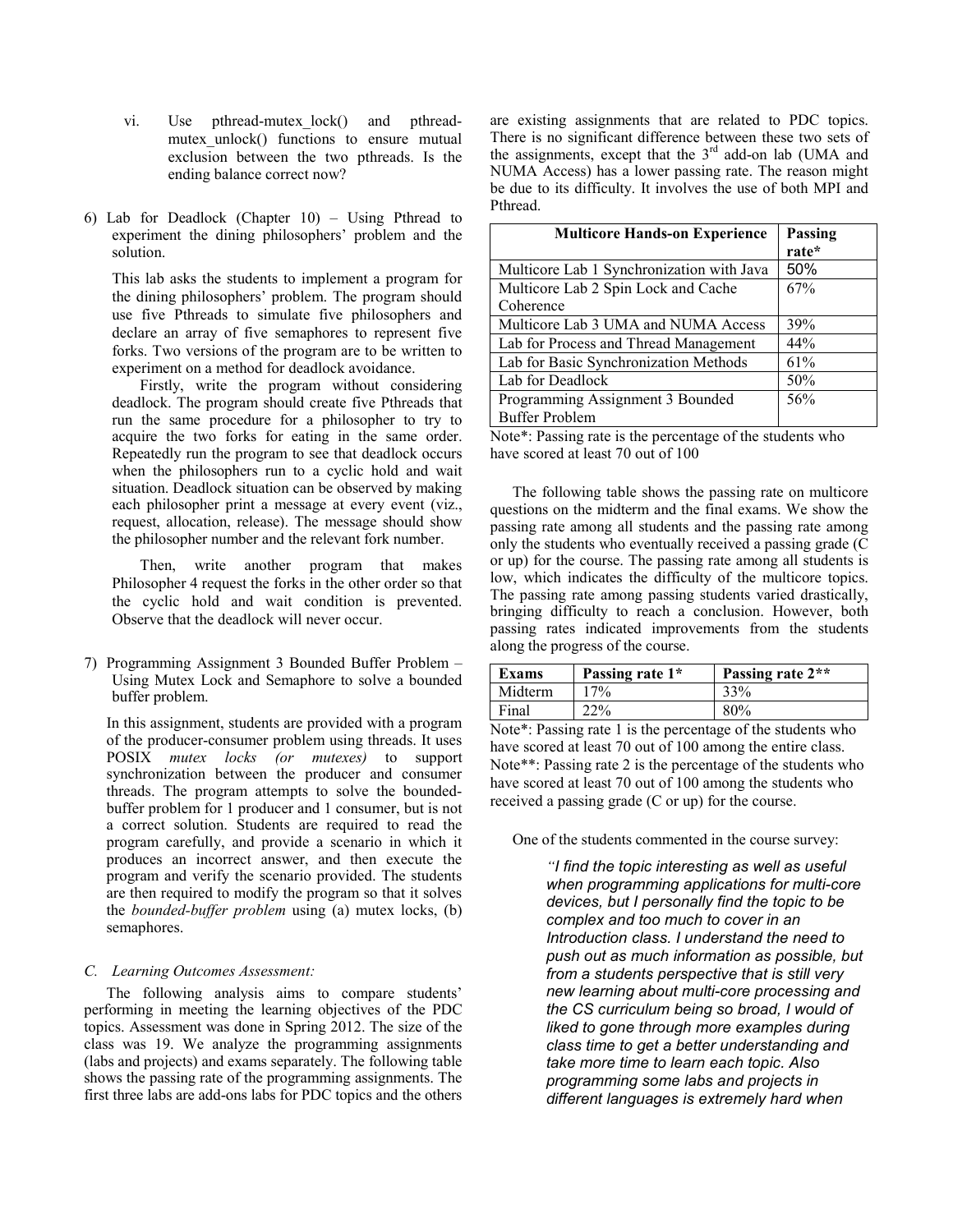# *you don't know the programming language that well. …"*

This comment should reflect the difficulty in incorporating PDC topics into a CS course due to the wide coverage of PDC topics and the use of various tools in experiments.

An entrance survey and an exit survey were done at the beginning and the end of the semester. Similar questions were asked in two surveys.

- 1. How much do you think you know about PDC technology?
	- 1) A lot
	- 2) Somewhat
	- 3) Only a little
	- 4) Not at all
- 1. Do you think the traditional operating systems course, which is based on single processor systems, still provide sufficient knowledge in the related domain of computer science?
	- 1) Yes
	- 2) Not sure
	- 3) No
- 2. What do you think about how multi-core topics are relevant in computer science curriculum at large?
	- 1) It is highly important in computer science curriculum.
	- 2) It is relevant but optional.
	- 3) It is not important.
- 3. What is your point of view about the usefulness of skills in multi-core programming in career
	- development in industry and/or graduate studies?
		- 1) Multi-core programming skills are very useful.
		- 2) Multi-core programming skills are somewhat useful.
		- 3) Multi-core programming skills are not useful.
- 4. In a scale of 1 to 5, rate your knowledge about message-passing computing systems with 1 being the least knowledge and 5 being the full knowledge?
	- 1) 1
	- 2) 2
	- 3) 3
	- 4) 4
	- 5) 5
- 5. In a scale of 1 to 5, rate your knowledge about multi-threading using Pthread with 1 being the least knowledge and 5 being the full knowledge?
	- 1) 1
	- 2) 2

3) 3

4) 4 5) 5

The following table shows the comparison of the student responses in two surveys.

| Question # | Mean on                | Mean on Exit |
|------------|------------------------|--------------|
|            | <b>Entrance Survey</b> | Survey       |
|            | 3.00                   | 2.00         |
|            | 2.56                   | 2.38         |
|            | 1.33                   | 1.38         |
|            | 1.44                   | 1.38         |
|            | 2.00                   | 2.75         |
|            | 2.22                   | 3.00         |

 Question 1: How much do you think you know about PDC technology? The mean of the self scoring goes from 3.00 (only a little) to 2.00 (somewhat).

Question 2: Do you think the traditional operating systems course, which is based on single processor systems, still provide sufficient knowledge in the related domain of computer science? The mean goes from 2.56 (between "Not sure" and "No") to 2.38, which indicates that while the students tend to agree that traditional single processor based OS course is no longer sufficient, but the course didn't seem to help them reaffirm this opinion.

Question 3: What do you think about how multi-core topics are relevant in computer science curriculum at large? The mean goes from 1.33 (between "highly important" and "relevant but optional") to 1.38. Again, the students tend to believe multi-core topics are highly important but the course didn't seem to make them believe more.

Question 4: What is your point of view about the usefulness of skills in multi-core programming in career development in industry and/or graduate studies? The mean goes from 1.44 (between "very useful" and "somewhat useful") to 1.38. They seem to believe more the skills in multi-core programming are useful through the study of the course.

While the students' responses to Question 3 and 4 are a little bit contradictory, the difference in the entrance survey and the exit survey might be due to randomness when taking into account that the means in two surveys are very close.

Question 5: In a scale of 1 to 5, rate your knowledge about message-passing computing systems with 1 being the least knowledge and 5 being the full knowledge. The mean goes from 2.00 to 2.75, indicating some improvement.

Question 6: In a scale of 1 to 5, rate your knowledge about multi-threading using Pthread with 1 being the least knowledge and 5 being the full knowledge. The mean goes from 2.22 to 3.00, again indicating some improvement.

The above student self-evaluation shows that teaching PDC topics in the OS course improves student's awareness and confidence in PDC technology to some limited extend.